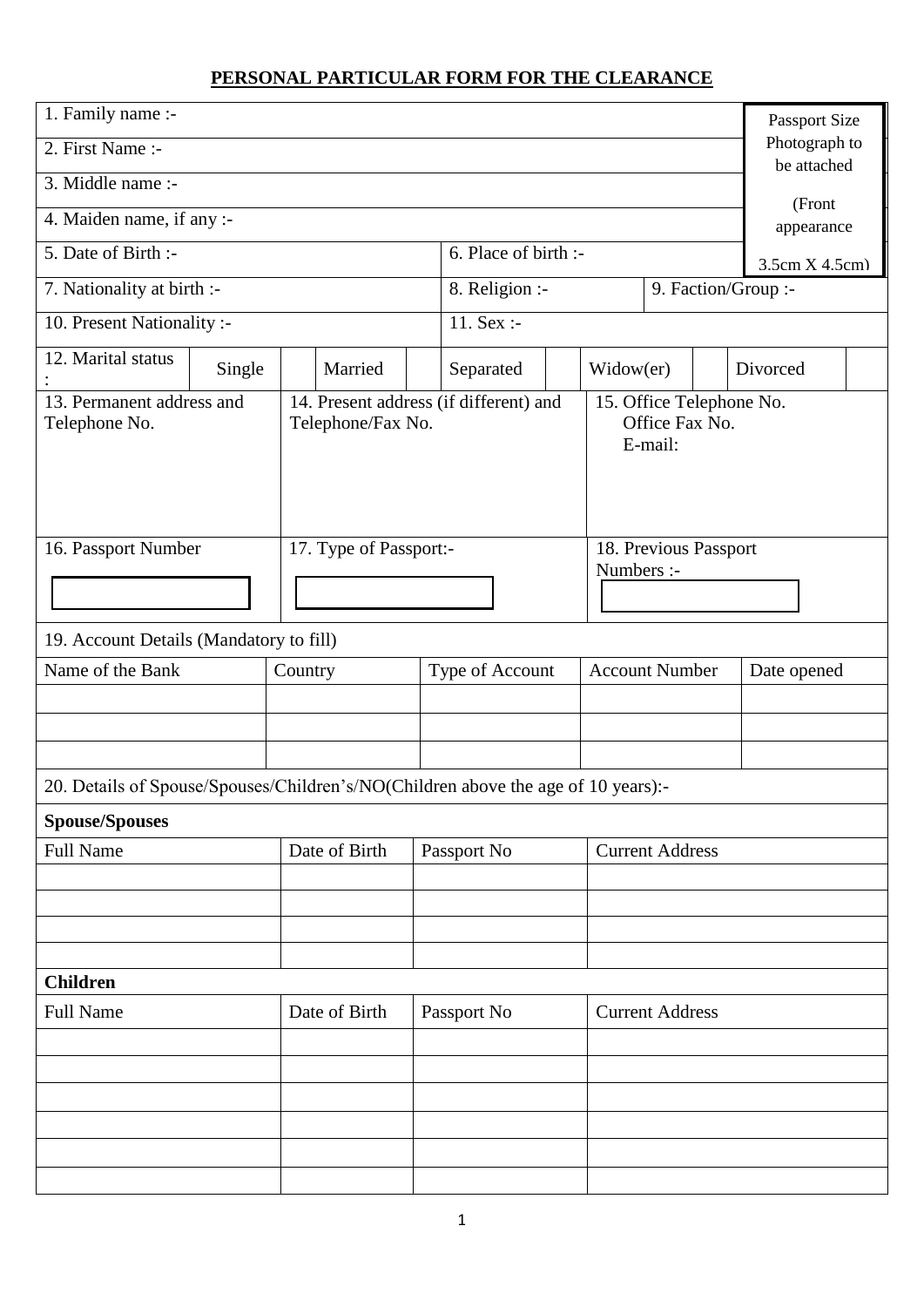## 21. Have you taken up legal permanent residence status in any country other than that of your nationality? If answer is "yes", which country? YES/ NO

| 22. Knowledge of Languages / Language Proficiency | Reading | Writing | Speaking |
|---------------------------------------------------|---------|---------|----------|
|                                                   |         |         |          |
|                                                   |         |         |          |
|                                                   |         |         |          |
|                                                   |         |         |          |
|                                                   |         |         |          |

23. EDUCATIONAL QUALIFICATIONS (GIVE FULL DETAILS) – Please give exact titles of degrees translated to English. If u need more space attach additional pages.

|                         | Attended |    | Degrees and Academic         |                      |  |
|-------------------------|----------|----|------------------------------|----------------------|--|
| Name, Place and Country | From     | To | <b>Distinctions Obtained</b> | Main stream of Study |  |
|                         |          |    |                              |                      |  |
|                         |          |    |                              |                      |  |
|                         |          |    |                              |                      |  |
|                         |          |    |                              |                      |  |

| 24. EMPLOYMENT RECORDS: Starting with your present post, list in reverse order every employment you<br>have had. If you need more space attach additional page |                              |  |  |  |  |
|----------------------------------------------------------------------------------------------------------------------------------------------------------------|------------------------------|--|--|--|--|
| Title of Your Post:                                                                                                                                            | Year of Service in the Post: |  |  |  |  |
|                                                                                                                                                                |                              |  |  |  |  |
|                                                                                                                                                                |                              |  |  |  |  |
| Country:                                                                                                                                                       |                              |  |  |  |  |
|                                                                                                                                                                |                              |  |  |  |  |
|                                                                                                                                                                |                              |  |  |  |  |

| 25. Details of the 'Visit' (mandatory to fill)                                                                                                                |
|---------------------------------------------------------------------------------------------------------------------------------------------------------------|
| A. Exact Purpose of the visit to Sri Lanka                                                                                                                    |
| <b>B.</b> Programme of the visit (In Detail)                                                                                                                  |
| <b>C.</b> Commencement and Termination of the Program :                                                                                                       |
| Date and Duration:                                                                                                                                            |
| <b>D.</b> If the purpose is related to lecturing/facilitation, Preaching, explain the suitability and qualification of<br>yourself to fulfill this purpose :- |
| E. Highest Qualification acquired in the relevant field :-                                                                                                    |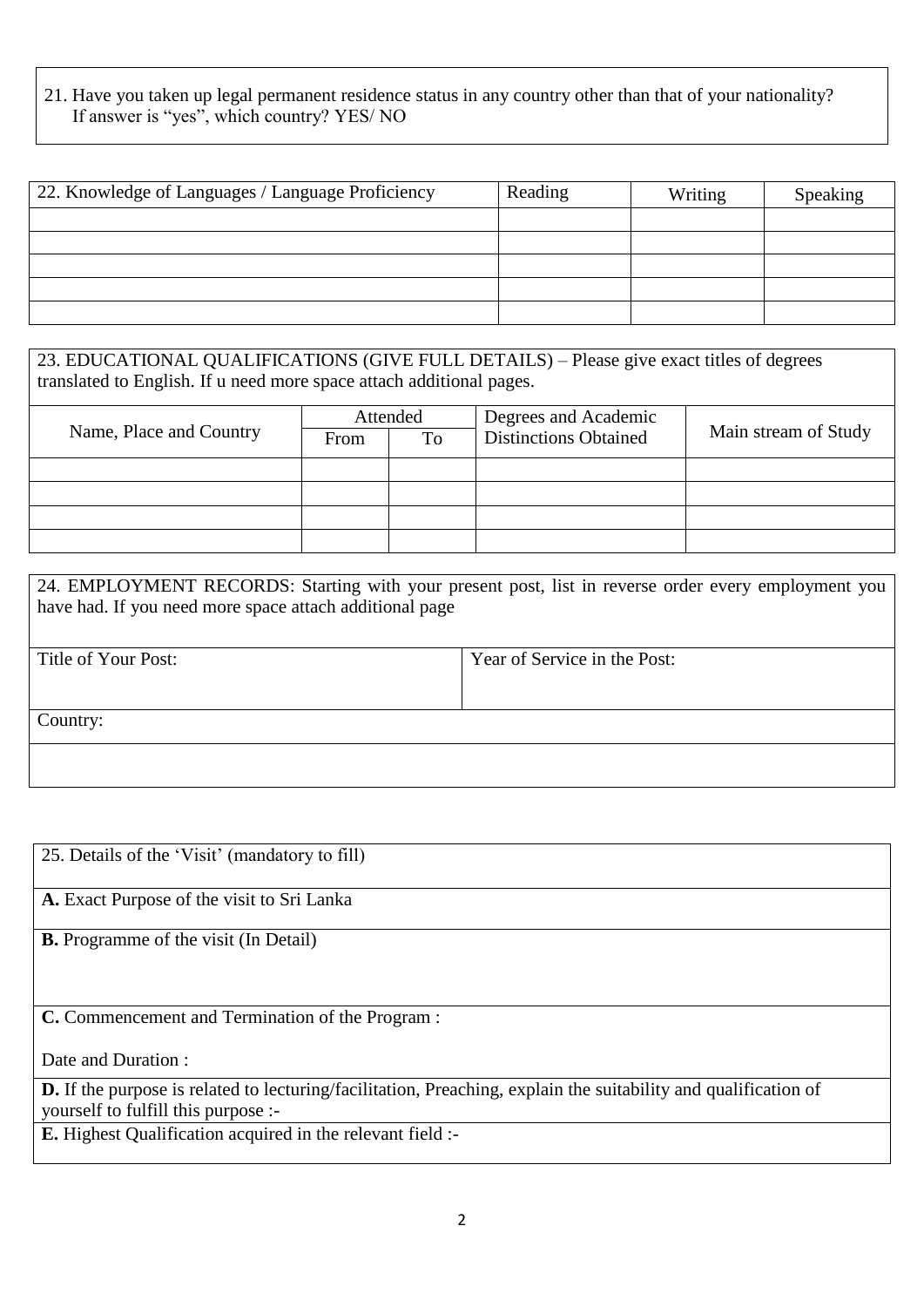| 26. Expected duration of Stay in Sri Lanka?  |  |  |  |  |
|----------------------------------------------|--|--|--|--|
|                                              |  |  |  |  |
| DETAILS OF STAY IN SRI LANKA :-<br>$\bullet$ |  |  |  |  |
| a. Main Sponsor's Name:-                     |  |  |  |  |
| b. Address/Addresses :-                      |  |  |  |  |
| c. Contact Numbers :-                        |  |  |  |  |
| d. Email/Web addresses :-                    |  |  |  |  |
| e. Passport Number/ NIC No :-                |  |  |  |  |
| f. Country of Issue :-                       |  |  |  |  |

| 27. Co - Sponsor Details (If available) |                       |                   |           |                               |  |  |  |
|-----------------------------------------|-----------------------|-------------------|-----------|-------------------------------|--|--|--|
|                                         | PP NO/NIC             | Current Address & | Telephone |                               |  |  |  |
| <b>Full Name</b>                        | (ID Card No)<br>Email |                   | No:       | <b>Business Or Occupation</b> |  |  |  |
|                                         |                       |                   |           |                               |  |  |  |
|                                         |                       |                   |           |                               |  |  |  |
|                                         |                       |                   |           |                               |  |  |  |

| 28. Additional Accommodation Places during your stay in Sri Lanka. |                     |               |  |  |  |  |  |
|--------------------------------------------------------------------|---------------------|---------------|--|--|--|--|--|
| Place                                                              | <b>Full Address</b> | Telephone No: |  |  |  |  |  |
|                                                                    |                     |               |  |  |  |  |  |
|                                                                    |                     |               |  |  |  |  |  |
|                                                                    |                     |               |  |  |  |  |  |
|                                                                    |                     |               |  |  |  |  |  |

| 29. Tentative Itinerary of the Visit (In detail) |                                                  |              |  |  |  |  |  |
|--------------------------------------------------|--------------------------------------------------|--------------|--|--|--|--|--|
| Duration/Date                                    | Place                                            | Purpose      |  |  |  |  |  |
|                                                  |                                                  |              |  |  |  |  |  |
|                                                  |                                                  |              |  |  |  |  |  |
|                                                  |                                                  |              |  |  |  |  |  |
| 30. Whether you travel alone to Sri Lanka?       |                                                  |              |  |  |  |  |  |
| <b>YES</b>                                       |                                                  |              |  |  |  |  |  |
| NO                                               |                                                  |              |  |  |  |  |  |
| 31. If 'NO' provide details of Companions        |                                                  |              |  |  |  |  |  |
| Name                                             | PP No:                                           | Relationship |  |  |  |  |  |
|                                                  |                                                  |              |  |  |  |  |  |
|                                                  |                                                  |              |  |  |  |  |  |
|                                                  |                                                  |              |  |  |  |  |  |
|                                                  |                                                  |              |  |  |  |  |  |
|                                                  |                                                  |              |  |  |  |  |  |
|                                                  | 32. Amount of currency brought to Sri Lanka: USS |              |  |  |  |  |  |